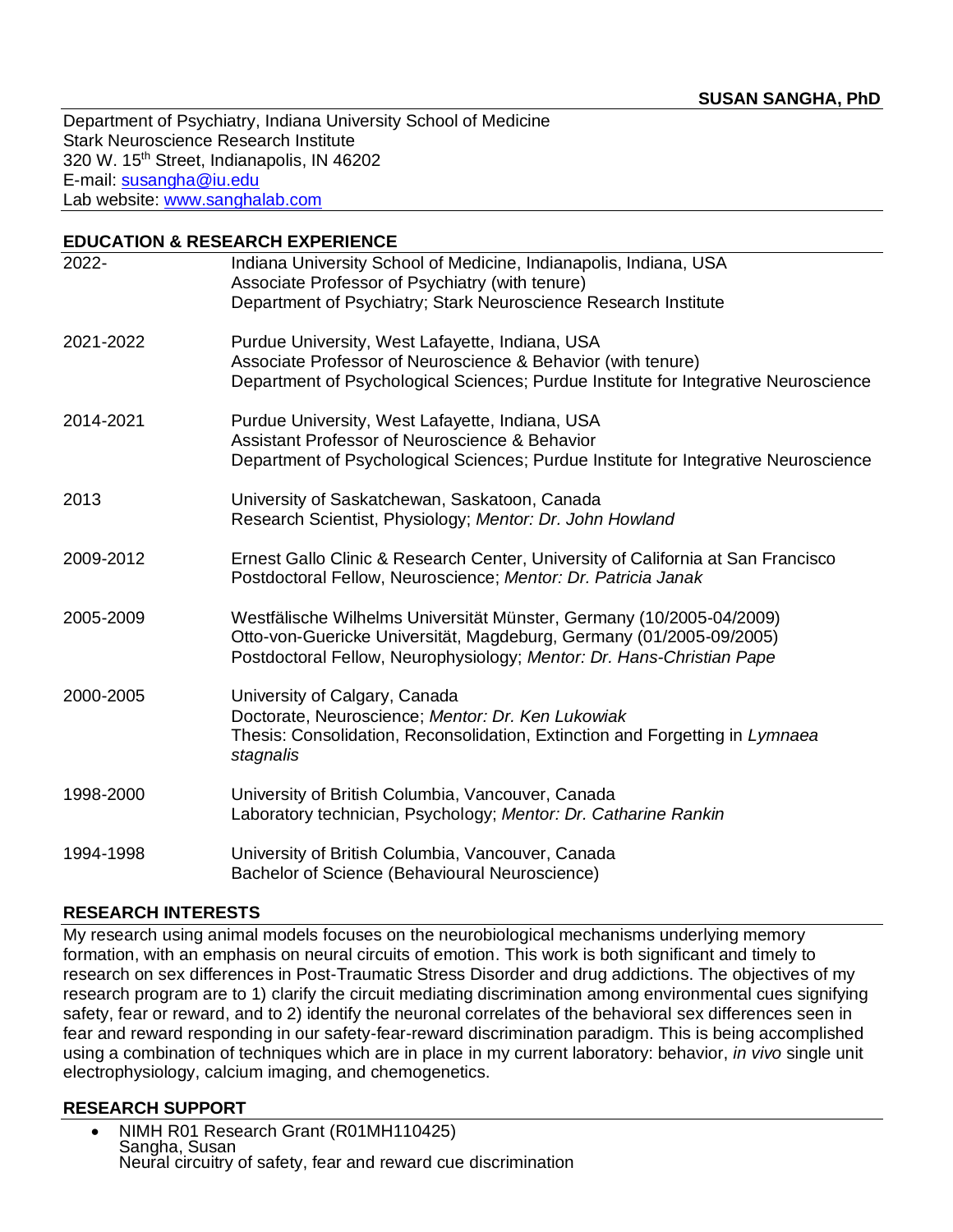04/01/2018-12/31/2022 **Role: PI**

- Feodor Lynen Return Fellowship, Alexander von Humboldt Foundation Müller, Iris Fear and safety processing in the brain – activation of brain regions and specific neuronal subpopulations 09/01/2019-08/31/2020 Role: Co-Mentor
- Bilsland Dissertation Fellowship, Purdue University Ng, Ka Neuronal correlates of safety-cue elicited fear suppression in the prefrontal cortex<br>08/12/2019-05/17/2020<br>Role: Mentor 08/12/2019-05/17/2020
- Purdue Doctoral Fellowship, Purdue University Escobedo, Abraham 08/14/2017-05/10/2019 Role: Mentor
- Feodor Lynen Research Fellowship, Alexander von Humboldt Foundation Müller, Iris The impact of stress on different neuronal subpopulations in the basal amygdala<br>05/01/2017-04/30/2019 Role: Mentor 05/01/2017-04/30/2019
- Purdue Research Foundation Research Grant Award, Purdue University Sangha, Susan (PI) Neuronal encoding of fear, safety, and reward cue discrimination in the prefrontal cortex 01/01/2018-12/31/2018 **Role: PI**
- Purdue Institute for Integrative Neuroscience Seed Grant A new method for manipulating specific neural pathways during learning 07/01/2016-06/30/2017 07/01/2016-06/30/2017 **Role: PI**

#### **SALARY FELLOWSHIPS**

- Human Frontier Science Program Long-term Postdoctoral Fellowship (International), 2005-2008
- Alexander von Humboldt Postdoctoral Fellowship (Germany), 2005
- Natural Sciences and Engineering Research Council of Canada-Postdoctoral Fellowship, 2004
- Canadian Institutes of Health Research's Canadian Graduate Scholarship-Doctoral Award, 2004
- Natural Sciences & Engineering Research Council of Canada-Postgraduate Scholarship B, 2002-04
- University of Calgary's Faculty of Graduate Studies Award (Canada), 2002
- University of Calgary's Graduate Assistantship (Teaching) (Canada), 2002
- Alberta Heritage Masters Scholarship (Canada), 2001
- University of Calgary's Graduate Research Scholarship (Canada), 2001

# **AWARDS & HONORS**

- Purdue University Seed for Success Award for Excellence in Research, 2018
- University of Calgary's Hotchkiss Brain Institute 2018 Alumnus of the Year, 2018
- International Travel Grant, Purdue Research Foundation, 2016
- Invited participation in the 5<sup>th</sup> Bonn Humboldt Award Winners' Forum, 'Frontiers in Neuroscience: Multi-scale Analysis of the Nervous System – From Molecules to Circuits', 2015
- Invited participation in the  $57<sup>th</sup>$  Meeting of Nobel Laureates in Lindau, Germany, 2007
- Canadian Institutes of Health Research's Brain Star Award, 2006
- University of Calgary's Chancellor's Graduate Medal Doctoral Level, 2005
- Finalist, Lindsley Prize for most outstanding dissertation in Behavioral Neuroscience (international competition), 2005
- Canadian Institutes of Health Research's Brain Star Award, 2004
- University of Calgary's Dean's Research Excellence Award, 2004
- Society for Neuroscience Chapters/Eli Lilly Graduate Student Travel Award, 2003
- University of Calgary's Graduate Travel Award, 2003
- University of Calgary's Dean's Research Excellence Award, 2003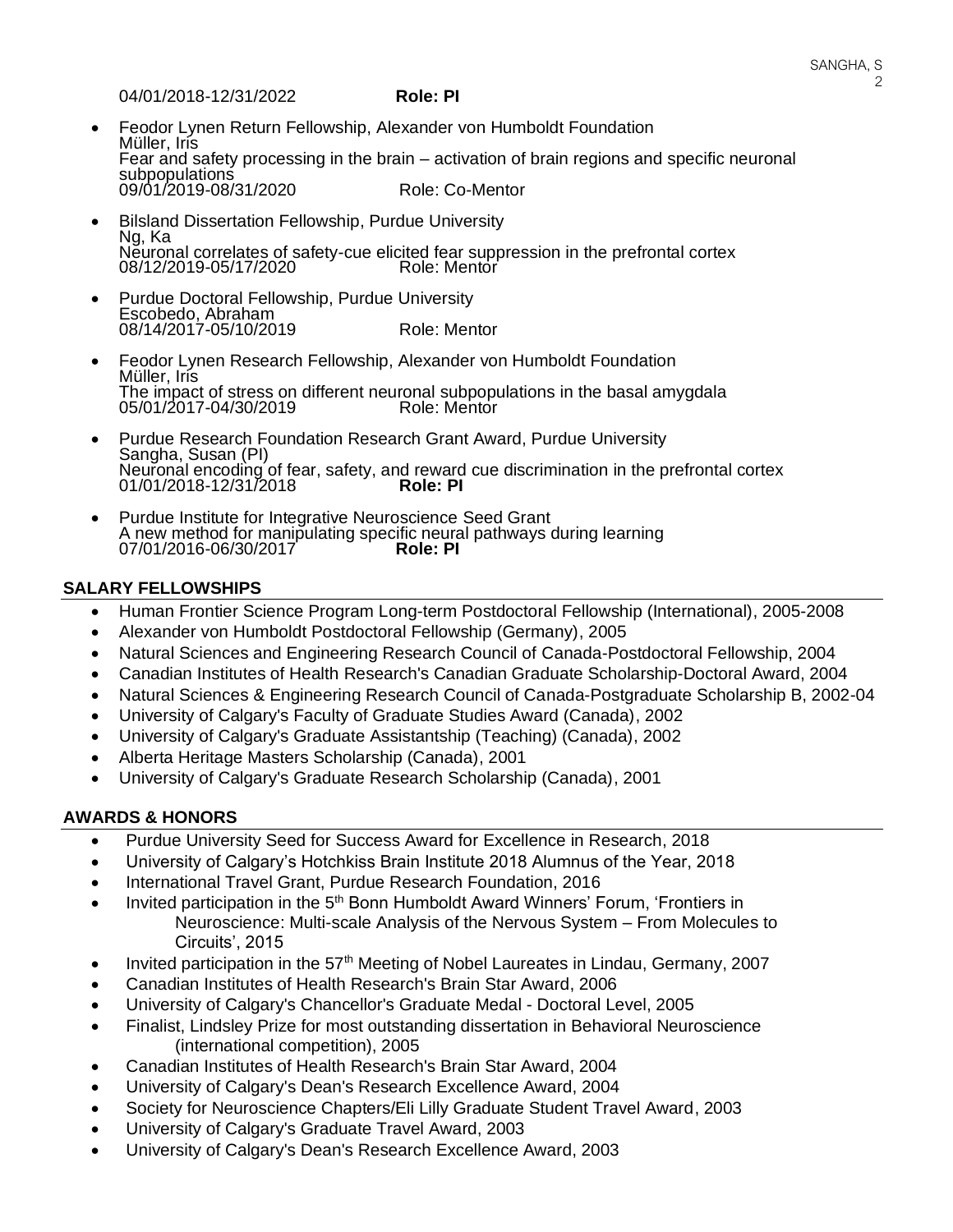- University of Calgary's Faculty of Graduate Studies Award, 2002
- University of Calgary's Graduate Assistantship (Teaching), 2002
- Company of Biologists' Travel Fellowship (for collaboration between Canada & Japan), 2002
- University of Calgary's Dean's Research Excellence Award, 2002
- Alberta Heritage Masters Scholarship (Canada), 2001
- University of Calgary's Graduate Research Scholarship, 2001
- University of Calgary's Dr. Keith Cooper Award, 2001

#### **PROFESSIONAL & ACADEMIC SERVICES**

• *Ad hoc reviewer:* Behavioral Neuroscience **Behavioural Brain Research** Journal of Neuroscience Learning & Memory Molecular Psychiatry Nature Communications Neurobiology of Learning & Memory Neuron Neuropsychopharmacology **Science Advances** Scientific Reports

Biological Psychiatry BioMed Central Research Notes eNeuro European Journal of Neuroscience Frontiers Behavioral Neuroscience Journal of Comparative Psychology

• *Ad hoc grant reviewer:*

NIH Study Section Biobehavioral Regulation, Learning, and Ethology (BRLE) (10/2022) NIH Study Section Behavioral Neuroscience Fellowship (03/2022, 10/2021,10/2020, 06/2020)

Discovery Grants Program, Natural Sciences and Engineering Research Council of Canada (2022)

Austrian Science Foundation (2020)

NIH Study Section Neurobiology of Learning & Memory (LAM) (10/2019) Indiana Spinal Cord and Brain Injury Rsearch Fund (ISCBIRF) (01/2016) Human Frontiers Science Program, Career Development Award (2015)

• *Associate Editor/Editorial Board Member*:

Frontiers Behavioral Neuroscience: Learning and Memory (2019-) Frontiers Behavioral Neuroscience: Emotion Regulation and Processing (2019-) Scientific Reports (2019-2021)

- *Stark Neuroscience Research Institute:* Chair, Women in Neuroscience Committee (2022-)
	- Diversity, Equity, Inclusion & Wellness Committee (2022-)
- *International Behavioral Neuroscience Society:*  Ethics & Diversity Committee (2019-2022). Chair, 2021-2022. Co-Chair, 2020-2021. Education & Training Committee (2019-2022).
- *Pavlovian Society Executive Committee* (2017-2021). Elected officer.
- Greater Indiana Society for Neuroscience Chapter Executive Committee (2016-2019). Lead Organizer, 2018.
- *Purdue University,* Purdue Faculty Association, Co-Chair (2014-2015).
- *News and Views writer* (2004-2007), Journal of Experimental Biology, Neurophysiology/ Neuroethology; Editor: Dr. Kathryn Phillips

| <b>PUBLICATIONS</b> | *corresponding author | h-index 26 |
|---------------------|-----------------------|------------|
|---------------------|-----------------------|------------|

## • *JOURNAL ARTICLES*

**Sangha S** (2021). Elevated dopamine in the amygdala disrupts infant's approach to mother: Implications for development of neurotypical social behaviors and networks. Neuron, 109(24): 3900-3902. [Link](https://www.sciencedirect.com/science/article/pii/S0896627321009673?dgcid=author)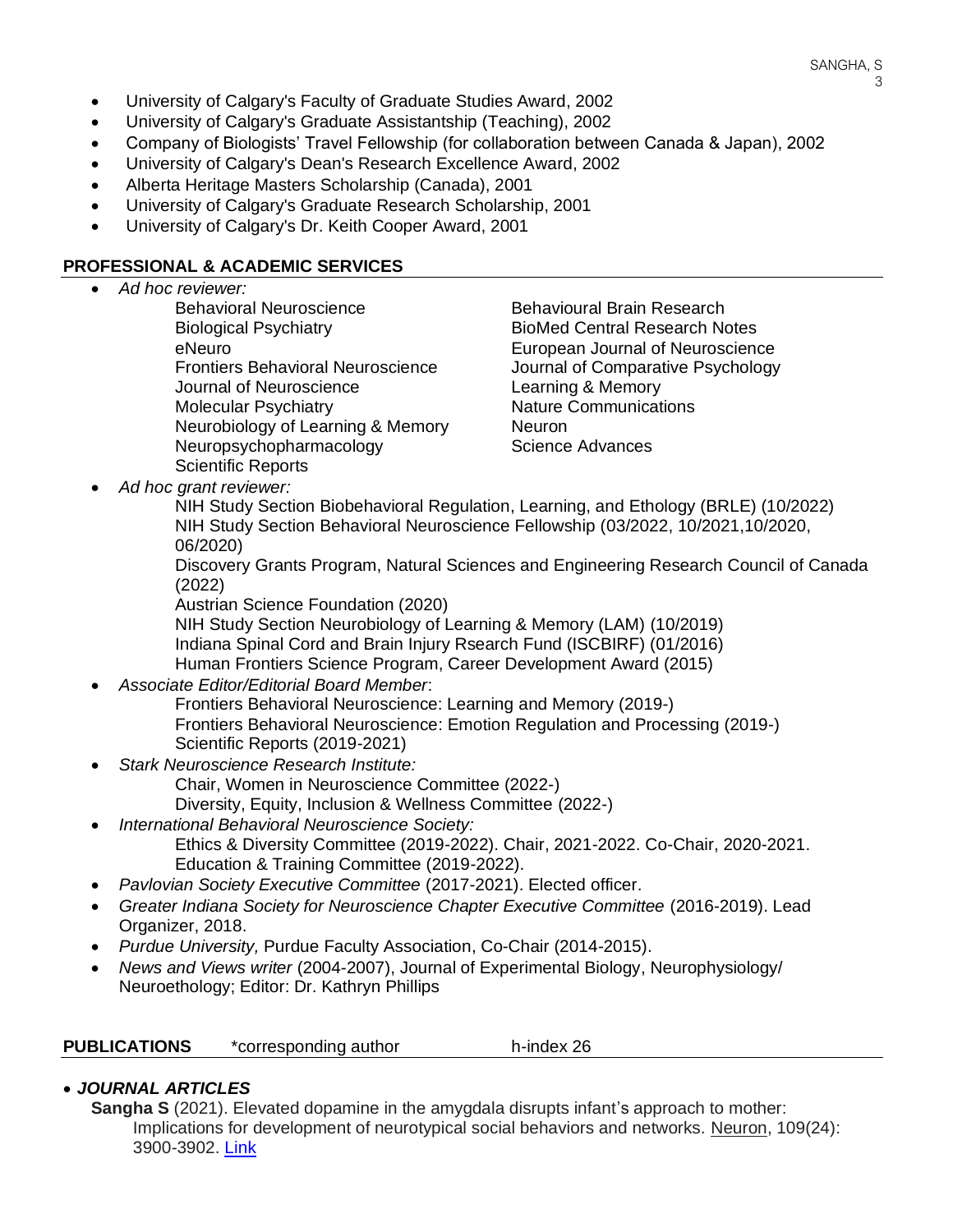- Meyer HC\*, **Sangha S**, Radley JJ, LaLumiere RT, and Baratta MV (2021). Environmental Certainty Influences the Neural Systems Regulating Responses to Threat and Stress. Neurosci Biobeh Rev, 131: 1037-1055. [Link](https://pubmed.ncbi.nlm.nih.gov/34673111/)
- Müller I\*, Adams DD, **Sangha S**, Chester JA (2021). Juvenile stress facilitates safety learning in male and female high alcohol preferring mice. Behavioural Brain Research, 400: 113006. [Link](https://pubmed.ncbi.nlm.nih.gov/33166568/)
- Krueger JN\*, **Sangha S**\* (2021). On the basis of sex: Differences in safety discrimination vs. conditioned inhibition. Behavioural Brain Research, 400: 113024[. Link](https://pubmed.ncbi.nlm.nih.gov/33290755/)
- Woon E, Seibert T, Urbanczyk P, Ng KH, **Sangha S\*** (2020). Differential effects of prior stress on conditioned inhibition of fear and fear extinction. Behavioural Brain Research, 381: 112414. [Link](https://pubmed.ncbi.nlm.nih.gov/31891742/)
- **Sangha S**\***,** Diehl M, Bergstrom H, Drew M (2020). Know Safety, No Fear. Neurosci Biobeh Rev, 108: 218-230. [Link](https://www.ncbi.nlm.nih.gov/pubmed/31738952)
- Greiner EM, Müller I, Norris MR, Ng KH, **Sangha S**\* (2019). Sex differences in fear regulation and reward seeking behaviors in a fear-safety-reward discrimination task. Behavioural Brain Research, 368: 111903. [Link](https://www.ncbi.nlm.nih.gov/pubmed/30981735/)
- Müller I\*, Brinkman AL, Sowinski EM, **Sangha S**\* (2018). Adolescent conditioning affects rate of adult fear, safety and reward learning during discriminative conditioning. Scientific Reports, 8:17315. [Link](https://www.nature.com/articles/s41598-018-35678-9)
- Ng K, Pollock MW, Urbanczyk PJ, **Sangha S**\* (2018). Altering D1 receptor activity in the basolateral amygdala impairs fear suppression during a safety cue. Neurobiol Learn Mem, 147:26. [Link](https://www.ncbi.nlm.nih.gov/pubmed/29175512)
- **Sangha S<sup>\*</sup>** (2015). Plasticity of fear and safety neurons of the amygdala in response to fear extinction. Front Behav Neurosci, 9:354. [Link](https://www.ncbi.nlm.nih.gov/pubmed/26733838)
- **Sangha S**\*, Greba Q, Robinson PD, Ballendine SA, Howland JG\* (2014). Heightened fear in response to a safety cue and extinguished fear cue in a rat model of maternal immune activation. Front Behav Neurosci, 8:168. [Link](https://www.ncbi.nlm.nih.gov/pubmed/24847231)
- **Sangha S**\*, Robinson PD, Davies DA, Greba Q, Howland JG\* (2014). Alterations in reward, fear and safety cue discrimination after inactivation of the prelimbic and infralimbic cortices. Neuropsychopharm, 39:2405-2413. [Link](https://www.ncbi.nlm.nih.gov/pubmed/24727732)
- **Sangha S**\*, Chadick JZ, Janak PH\* (2013). Safety encoding in the basal amygdala. J Neurosci, 33: 3744-3751. [Link](https://www.ncbi.nlm.nih.gov/pubmed/23447586) ['Featured Article: Systems/Circuits'](http://www.jneurosci.org/content/33/9/i)
- Christianson JP, Fernando ABP, Kazama AM, Jovanovic T, Ostroff LE, **Sangha S** (2012). Inhibition of fear by learned safety signals: minisymposium review. J Neurosci, 32:14118-14124. [Link](https://www.ncbi.nlm.nih.gov/pubmed/23055481)
- **Sangha S**\*, Ilenseer J, Sosulina L, Lesting J, Pape H-C (2012). Differential regulation of glutamic acid decarboxylase gene expression after extinction of a recent memory versus intermediate memory. Learn Mem, 19:194-200. [Link](https://www.ncbi.nlm.nih.gov/pubmed/22511241)
- Lesting J, Narayanan RT, Seidenbecher T, Kluge C, **Sangha S**, Pape H-C (2011). Patterns of coupled theta activity in amygdala-hippocampal-prefrontal cortical circuits during fear extinction. PLoS One, 6:e21714. [Link](https://www.ncbi.nlm.nih.gov/pubmed/21738775)
- **Sangha S**, Narayanan RT, Bergado-Acosta JR, Stork O, Seidenbecher T, Pape H-C (2009). Deficiency of the 65-kDa isoform of glutamic acid decarboxylase impairs extinction of cued but not contextual fear memory. J Neurosci, 29:15713-15720. [Link](https://www.ncbi.nlm.nih.gov/pubmed/20016086)
- Jüngling K, Seidenbecher T, Sosulina L, Lesting J, **Sangha S**, Clark SD, Okamura N, Duangdao DM, Xu Y-L, Reinscheid RK, Pape H-C (2008). Neuropeptide S: reduced expression and facilitated extinction of fear through control of intercalated GABAergic neurons in the amygdala. Neuron, 59:298-310. [Link](https://www.ncbi.nlm.nih.gov/pubmed/18667157)
- Bergado-Acosta JR, **Sangha S**, Narayanan RT, Obata K, Pape H-C, Stork O (2008). Critical role of the 65kD isoform of glutamic acid decarboxylase in consolidation and generalization of Pavlovian fear memory. Learn Mem, 15:163-171. [Link](https://www.ncbi.nlm.nih.gov/pubmed/18323571)
- Narayanan RT, Seidenbecher T, **Sangha S**, Stork O, Pape H-C (2007). Theta re-synchronization during reconsolidation of remote contextual fear memory. Neuroreport, 18:1107-11. [Link](https://www.ncbi.nlm.nih.gov/pubmed/17589308)
- Lukowiak K, Martens K, Orr M, Parvez K, Rosenegger D, **Sangha S** (2006). Modulation of aerial respiratory behaviour in a pond snail. Respir Physiol Neurobiol, 154: 61-72. [Link](https://www.ncbi.nlm.nih.gov/pubmed/16564752)
- Rose JK#, **Sangha S**#, Rai S#, Norman KR, Rankin CH (2005). Decreased sensory stimulation reduces behavioral responding, retards development and alters neuronal connectivity in Caenorhabditis elegans. J Neurosci, 25:7159-7168. # contributed equally Link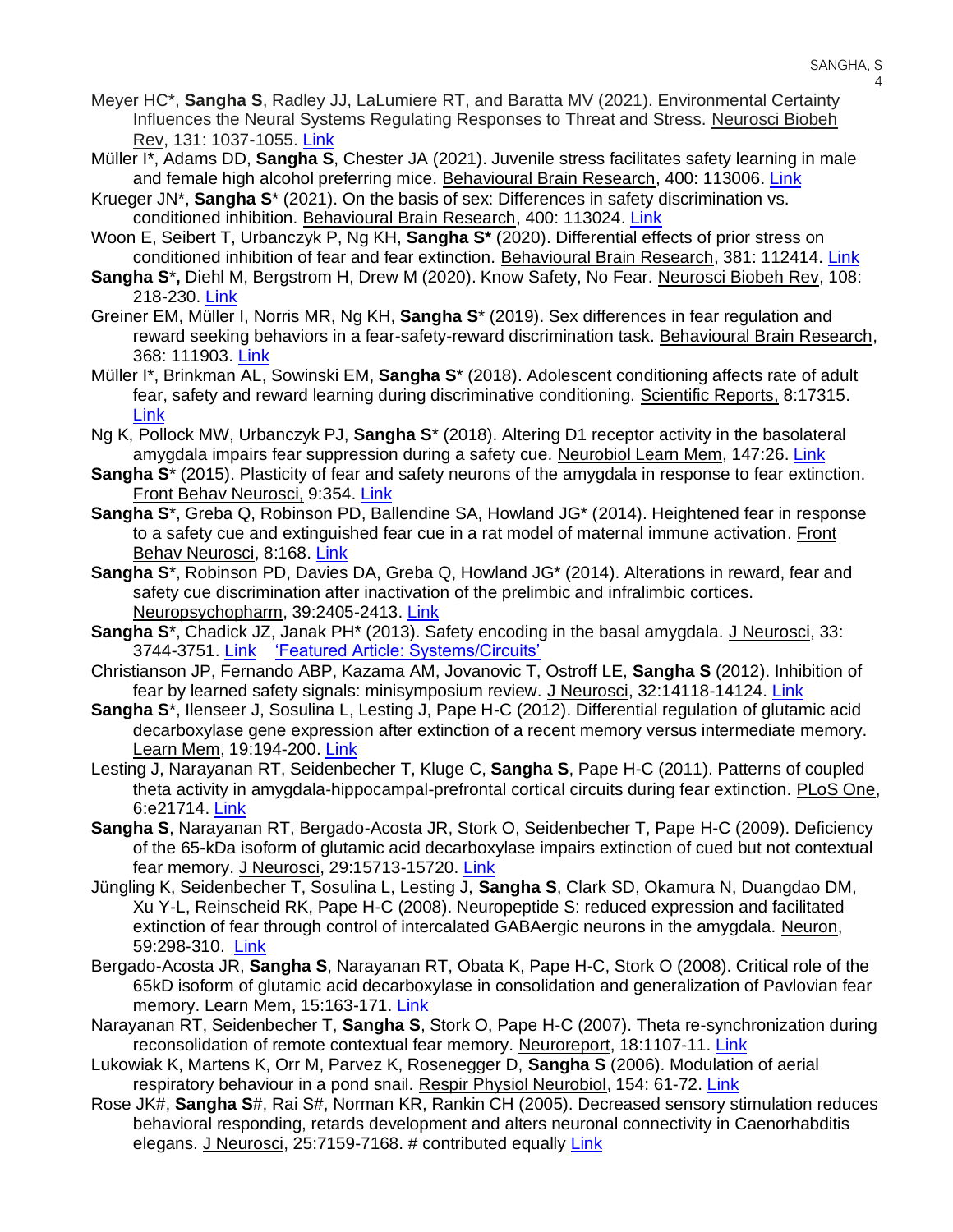- **Sangha S**, Scheibenstock A, Martens K, Varshney N, Cooke R, Lukowiak K (2005). Impairing forgetting by preventing new learning and memory. Behav Neurosci, 119:787-796. [Link](https://www.ncbi.nlm.nih.gov/pubmed/15998200)
- Parvez K, Stewart O, **Sangha S**, Lukowiak K (2005). Boosting intermediate-term into long-term memory. J Exp Biol, 208:1525-1536. [Link](https://www.ncbi.nlm.nih.gov/pubmed/15802676)
- **Sangha S**, Varshney N, Fras M, Smyth K, Rosenegger D, Parvez K, Sadamoto H, Lukowiak K (2004). Memory, reconsolidation and extinction in *Lymnaea* require the soma of RPeD1. Adv Exp Med Biol, 551:311-8. [Link](https://www.ncbi.nlm.nih.gov/pubmed/15602981)
- **Sangha S**, Scheibenstock A, Morrow R, Lukowiak K (2003). Extinction requires new RNA and protein synthesis and the soma of the cell RPeD1 in *Lymnaea stagnalis*. J Neurosci, 23:9842-9851. [Link](https://www.ncbi.nlm.nih.gov/pubmed/14586013)
- **Sangha S**, Scheibenstock A, Lukowiak K (2003). Reconsolidation of a long-term memory in *Lymnaea* requires new protein and RNA synthesis and the soma of RPeD1. J Neurosci, 23:8034-8040. [Link](https://www.ncbi.nlm.nih.gov/pubmed/12954865)
- **Sangha S**, Morrow R, Smyth K, Cooke R, Lukowiak K (2003). Cooling blocks ITM and LTM formation and preserves memory. Neurobiol Learn Mem 80:130-139. [Link](https://www.ncbi.nlm.nih.gov/pubmed/12932428)
- **Sangha S**#, McComb C#, Lukowiak K (2003). Forgetting and the extension of memory in *Lymnaea*. J Exp Biol 206:71-77. # contributed equally [Link](https://www.ncbi.nlm.nih.gov/pubmed/12456698)
- **Sangha S**, Scheibenstock A, McComb C, Lukowiak K (2003). Intermediate and long-term memories of associative learning are differentially affected by transcription vs. translation blockers in *Lymnaea*. J Exp Biol 206:1605-1613. [Link](https://www.ncbi.nlm.nih.gov/pubmed/12682092)
- Lukowiak K, Haque Z, Spencer G, Varshay N, **Sangha S**, Syed N (2003). Long-term memory survives nerve injury and the subsequent regeneration process. Learn Mem 10:44-54. [Link](https://www.ncbi.nlm.nih.gov/pubmed/12551963)
- Lukowiak K, **Sangha S**, Scheibenstock A, Parvez K, McComb C, Rosenegger D, Varshney N, Sadamoto H (2003). Molluskan model systems: In search for the engram. J Physiol Paris, 97:69- 76. [Link](https://www.ncbi.nlm.nih.gov/pubmed/14706692)
- Lukowiak K, **Sangha S**, McComb C, Varshney N, Rosenegger D, Sadamoto H, Scheibenstock A (2003). Associative learning and memory in *Lymnaea stagnalis*: how well do they remember? J Exp Biol 206: 2097-2103. [Link](https://www.ncbi.nlm.nih.gov/pubmed/12771158)
- McComb C#, **Sangha S**#, Quadry S, Yue J, Scheibenstock A, Lukowiak K (2002). Context extinction and concurrent context associative learning in Lymnaea. Neurobiol Learn Mem 78:23-34. # contributed equally. [Link](https://www.ncbi.nlm.nih.gov/pubmed/12071665)
- **Sangha S**#, McComb C#, Scheibenstock A, Johannes C, Lukowiak K (2002). The effects of continuous vs. partial reinforcement schedules on associative learning, memory and extinction in Lymnaea. J Exp Biol 205:1171-1178. # contributed equally. [Link](https://www.ncbi.nlm.nih.gov/pubmed/11919276)
- Smyth K, **Sangha S**, Lukowiak K (2002). Gone but not forgotten: The lingering effects of intermediate term memory on the persistence of LTM. J Exp Biol 205:131-140. [Link](https://www.ncbi.nlm.nih.gov/pubmed/11818419)

## • *EDITED BOOK*

**Sangha, S.**\*, Foti, D.\* (2018). Neurobiology of Abnormal Emotion and Motivated Behaviors: Integrating Animal and Human Research. 1<sup>st</sup> edition. Cambridge, Massachusetts: Academic Press. [Link](https://www.elsevier.com/books/neurobiology-of-abnormal-emotion-and-motivated-behaviors/sangha/978-0-12-813693-5?start_rank=1&sortby=sortByDateDesc&imprintname=Academic%20Press) *Nominated for a Prose Award for Excellence in Reference Works by the Association of American Publishers.* 

## • *COMMENTARIES*

- **Sangha S**\* (2007). Erasing Memories. J Exp Biol 210(23): v-a. [Link](http://jeb.biologists.org/content/210/23/v.2)
- Sangha S<sup>\*</sup> (2007). Neurons vie for Recruitment. J Exp Biol 210(17): v [Link](http://jeb.biologists.org/content/210/17/v.2)
- Sangha S<sup>\*</sup> (2007). Keeping the Memory Alive. J Exp Biol 210(11): vii. [Link](http://jeb.biologists.org/content/210/11/vii)
- **Sangha S**\* (2007). Unlocking Learning. J Exp Biol 210(3): v. [Link](http://jeb.biologists.org/content/210/3/v)
- Sangha S<sup>\*</sup> (2006). I Feel Your Pain. J Exp Biol 209(21): iv. [Link](http://jeb.biologists.org/content/209/21/iv)
- **Sangha S**\* (2006). Hopping for Wheaties. J Exp Biol 209(15): vi. [Link](http://jeb.biologists.org/content/209/15/vi)
- **Sangha S**\* (2006). First and only love. J Exp Biol 209(9): v-a. [Link](http://jeb.biologists.org/content/209/9/v.2)
- **Sangha S**\* (2006). Less studying, better memory? J Exp Biol 209(3): vii. [Link](http://jeb.biologists.org/content/209/3/vii)
- **Sangha S**\* (2005). Moving without dopamine. J Exp Biol 208 (21), v. [Link](http://jeb.biologists.org/content/208/21/v.2)
- **Sangha S**\* (2005). Pass the remote please. J Exp Biol 208(15), v. [Link](http://jeb.biologists.org/content/208/15/v.1)
- **Sangha S**\* (2005). The synapse that lost the battle. J Exp Biol 208(8), vi. [Link](http://jeb.biologists.org/content/208/8/vi)
- **Sangha S**\* (2005). Competing memories. J Exp Biol 208(3), vi. [Link](http://jeb.biologists.org/content/208/3/vi)